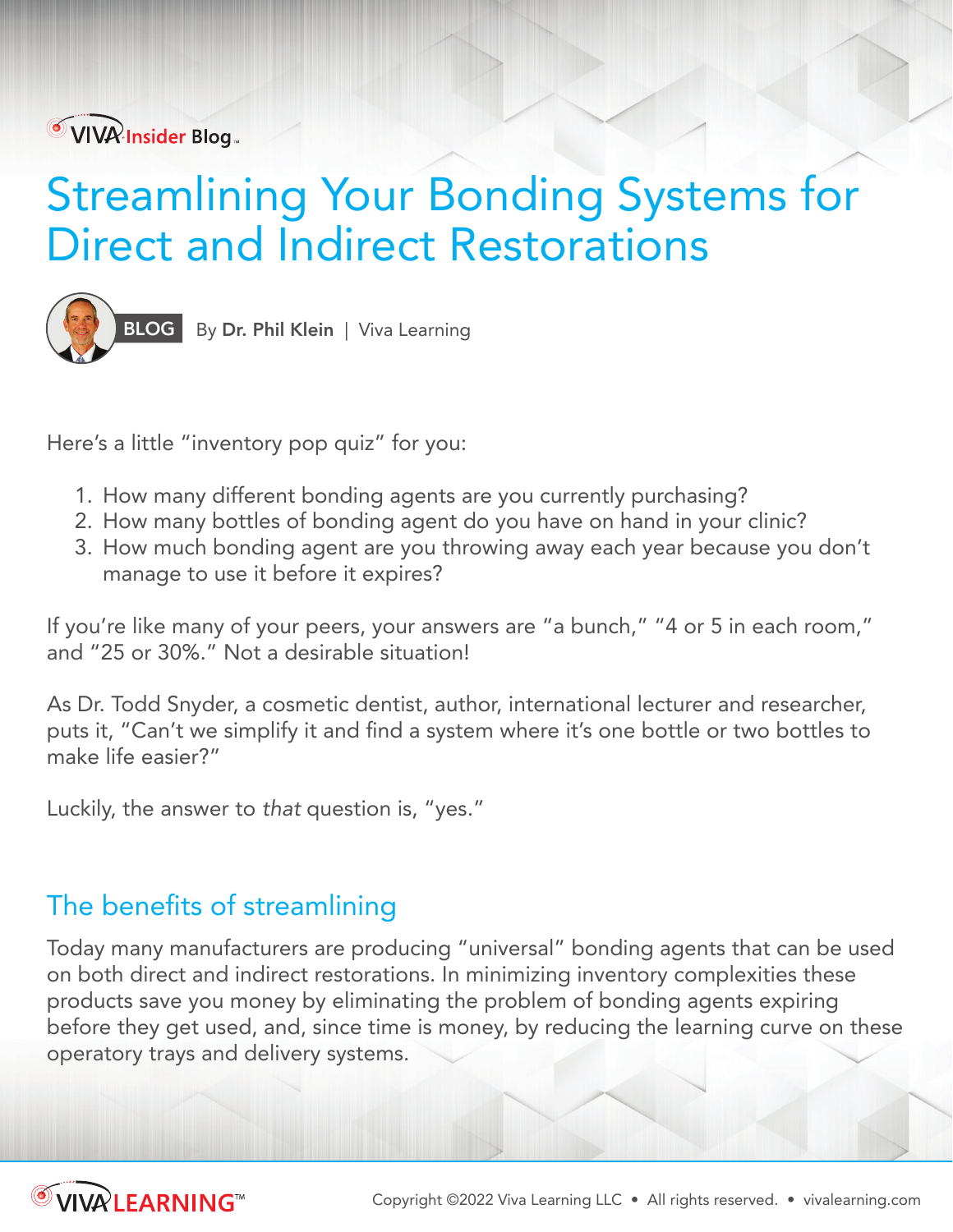### You should choose a product based on your indirect restorations

Suppose you find a universal bonding agent that you really like. Can you literally use it on any restoration, even if it's not part of the same system, and/or if it is made by a different manufacturer than the actual restorative product itself?

Yes and no. For the composites used in direct restorations, any brand of bonding agent can be used. For the materials used in indirect restorations, to avoid problems with the chemistry you should stay within one manufacturer's product line.

This means that if you choose a universal bonding agent based on your preferred material for indirect restorations, that bonding agent will also work on your direct restorations.

Dr. Snyder's choice is BISCO's All-Bond Universal. "I want a bonding agent," he explains, "that I can use for anywhere in the mouth, total etch, self-etch, selective etch, direct, indirect. And I want one bottle to do everything, because I want to keep my tray system simple. I only want one bottle there—I don't want to have numerous bottles."

BISCO's All-Bond Universal, he continues, "Doesn't require a dual cure activator. It will do everything I want in the mouth for directs and indirects."

Plus, this bonding agent has a low, less than 10-micron film thickness, so it's thin enough that it won't keep your indirect restorations from seating properly.

# With universal bonding agents you match the etching technique to the case

With a universal bonding agent you can match your etching technique to the case rather than to the requirements of the agent. For example…

- If you're doing a veneer and are bonding to enamel: Total etch
- If you're bonding to dentin: Self-etch
- If you have a mixture of both, such as a Class II with both dentin and an enamel cavo surface margin: Selective etch